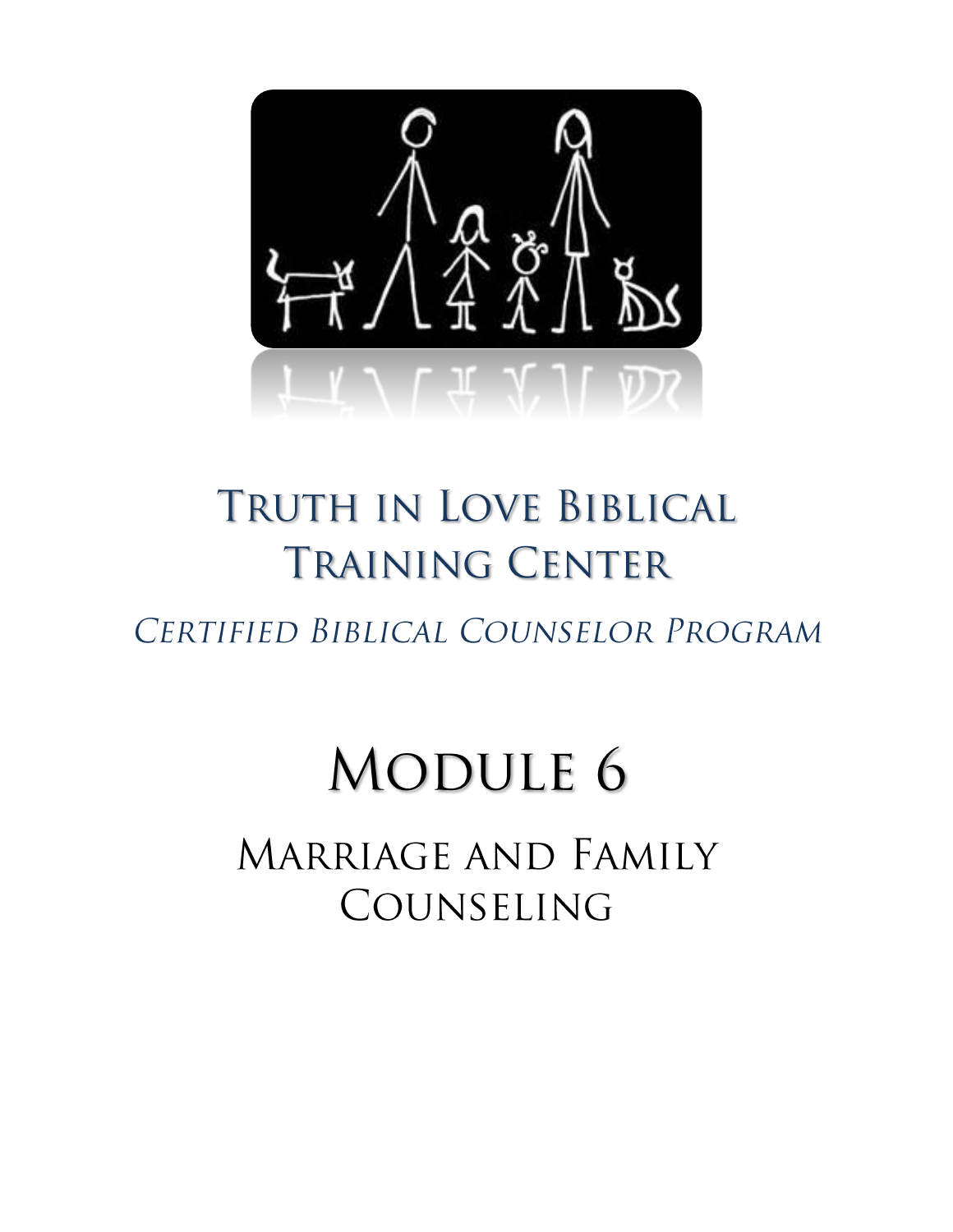#### Copyright © 2002–2021 Truth in Love Fellowship PO Box 5281, Vancouver, WA 98668

Truth in Love Biblical Counseling Training Center Edition, 2021

TILBCC.com

Unless otherwise indicated, all Scripture quotations are taken from the NEW AMERICAN STANDARD BIBLE, © The Lockman Foundation 1960, 1962, 1963, 1968, 1971, 1972, 1973, 1975, 1977, 1995. Used by permission.

Scripture quotations annotated NET are taken from the NET Bible, © 1997-2003 by Biblical Studies Press, L.L.C. Used by Permission.

This material is provided for students and instructors of Truth in Love Biblical Counseling and Training Center, an auxiliary ministry of Truth in Love Fellowship, and for those who are licensed to use these materials.

Use of this material is encouraged for personal study and for use in preparation of lessons, sermons, or other oral communication. This material may be quoted so long as the material is unaltered, and credit is given to Truth in Love Biblical Counseling & Training Center.

It may not under any circumstances be reprinted for any reason or any purpose without the prior expressed written consent of the Truth in Love Biblical Counseling & Training Center. This written consent is granted to certified Truth in Love instructors, and to license holders in keeping with their licensing agreement.

Certified instructors of Truth in Love Biblical Training Center and license holders are allowed to add to the material so long as prior approval is granted by the Truth in Love Biblical Counseling & Training Center Program Director. Pastors and teachers are encouraged to use the material in their teaching, but it must remain unaltered and due credit is given to Truth in Love Biblical Counseling and Training Center and their cited sources. Any exception to this must be granted in writing by the Truth in Love Biblical Counseling & Training Center Program Director.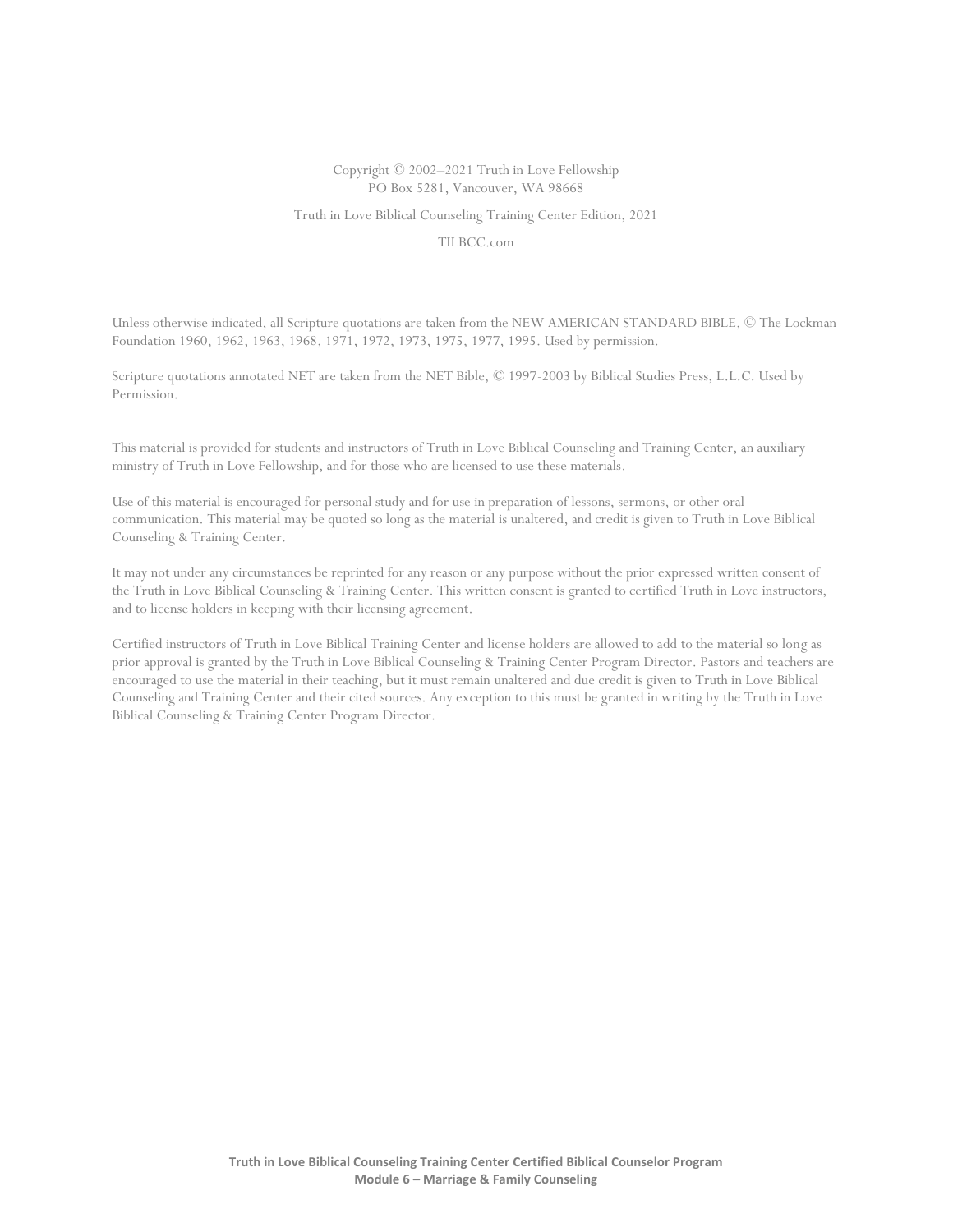## **MARRIAGE AND FAMILY COUNSELING SYLLABUS**

### *Course Description*

- This 12-week Module seeks to equip students to approach Marriage & Family Counseling from a Biblical perspective in a Google-ized, sexualized society. Many family issues of today - disintegrated families, single-parent households, blended families, addiction, etc. - were almost unheard of a few decades ago. Now they are common place. The twelve lessons in this module help students develop a Biblical and historical-Christian understanding of marriage. The goal is to equip students to impact the Body of Christ to return to a healthy and solid approach to marriage from God's perspective.
- Application is made to most aspects of marriage and family counseling encountered by pastors and Biblical counselors.
- Underlying emphasis is on developing strategies and applying Scriptural principles to identify the nature and cause of troubled marriage and family situations and guide the parties involved to effect Biblical change.

### *Course Objectives*

- To equip the student to understand marriage from a scriptural standpoint.
- To equip the student to be able to disciple others in understanding and living out God's model for marriage and family from a Christian worldview.
- To equip the students to properly identify and analyze underlying individual issues of those involved that have created and are helping maintain marriage and/or family troubles.
- To equip the student to effect Biblical change in the counseling relationship.
- To provide the student with the opportunity to effect Biblical change personally in their own family relationships during the module and beyond.
- $\blacksquare$  To model a method of evaluating the progress of counselees and the effectiveness of the counseling relationship.
- To demonstrate how Biblical change impacts the individual, the family, the church, the community, and the nation.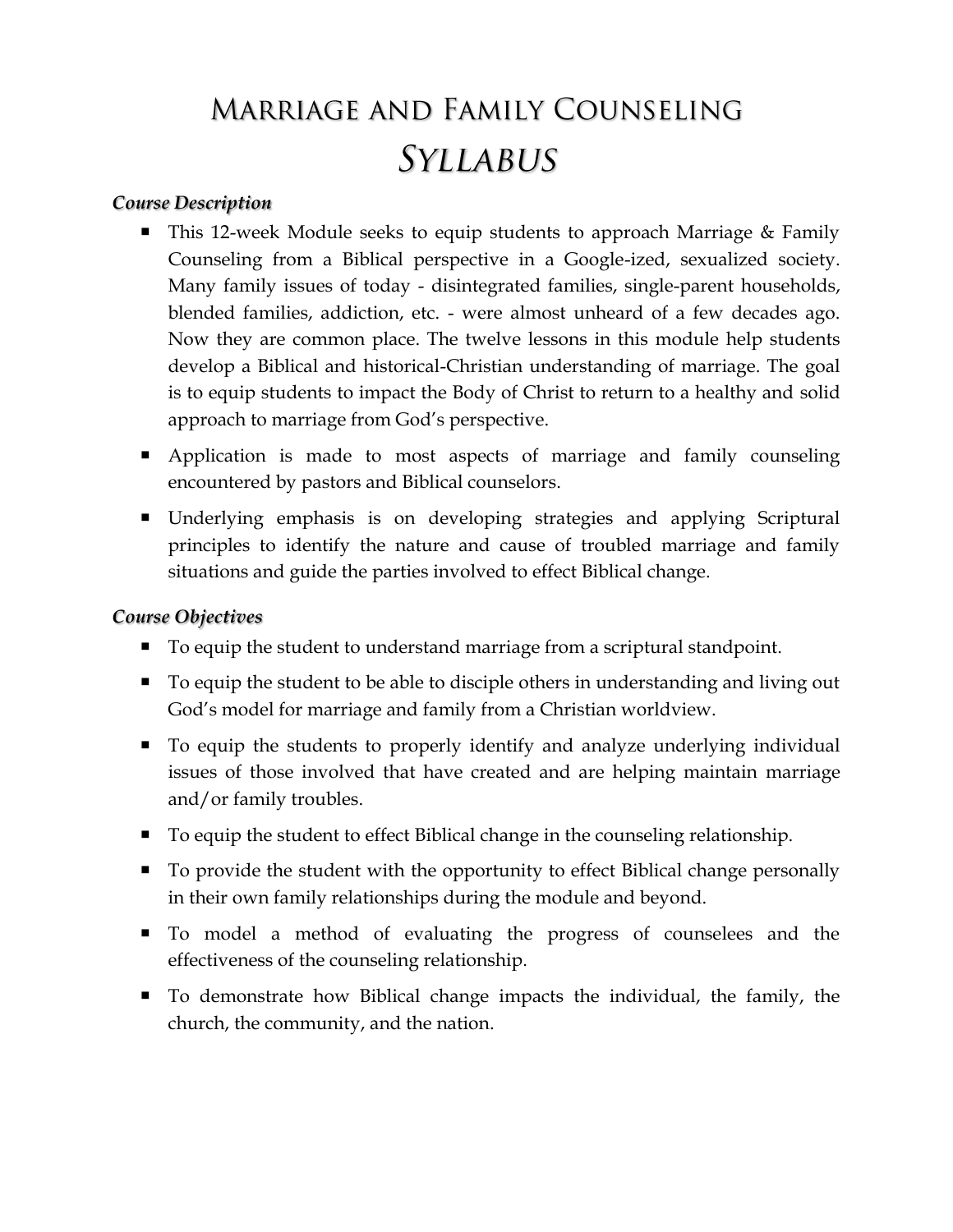### *Required Reading*

**Allender, Dan B. and Longman III, Tremper**. *Intimate Allies: Rediscovering God's Design for Marriage and Becoming Soul Mates for Life* (2nd Ed.). Carol Stream, IL*:*  Tyndale House Publishers, 1999.

> Counselor Dan Allender and theologian Tremper Longman III merge their minds and skills to strip away cultural expectations and takes a fresh look at God's design for the marriage relationship. The authors focus on five foundations taken from Genesis 1-3 and include an extensive review of other biblical passages on marriage. Each section begins with a real-life story concerning an unresolved marriage issue and concludes with the same story built on the "foundation" of a godly marriage. With eloquence and wisdom, Intimate Allies will challenge readers to move their marriages out of the mundane and into the fulfilling and enriching experiences God intended.

**Tripp, Tedd**. *Shepherding a Child's Heart*. Wapwallopen, PA: Shepherd Press, 1995.

Written for parents with children of any age, this insightful book provides perspectives and procedures for shepherding your child's heart into the paths of life. Shepherding a Child's Heart gives fresh biblical approaches to child rearing, including how to focus on the heart and using different styles and types of communication, depending on the situation and heart of the child.

#### *Recommended Reading* (Books marked with ❖ are Honors reading)

❖ **Allender, Dan B. and Longman III, Tremper**. *The Intimate Mystery: Creating Strength and Beauty in Your Marriage (Intimate Marriage Series)*. Downers Grove, IL: InterVarsity Press, 2009.

> Marriage is about spiritual growth. God wants to use your marriage to shape your character and to carry out his purposes in the world through you as a couple. The book of Genesis provides a matrix for understanding the intimate mystery of marriage in light of three commands--leave (your family of origin), weave (a life together) and cleave (through sexual intimacy). In this book, Dan Allender and Tremper Longman III explore and unpack the rich implications of this pattern.

❖ **Carder, David M**. *Close Calls: What Adulterers Want You to Know About Protecting Your Marriage.* Chicago, IL: Northfield Publishing, 2008.

> Dave Carder, counselor and author of the bestselling Torn Asunder (100,000 in print), is a sought-after expert on issues of adultery. Carder reveals what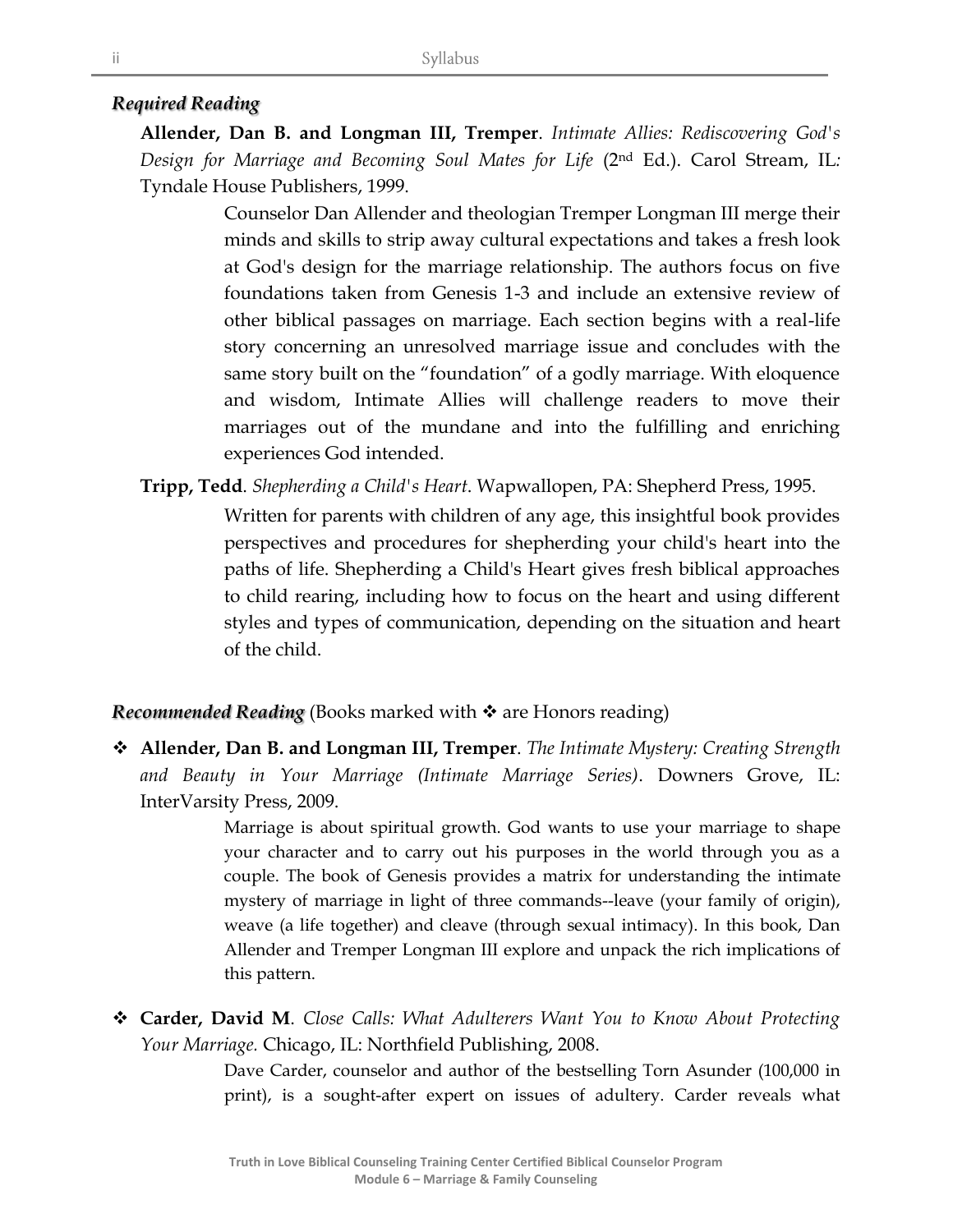adulterers learned the hard way, and what they want the rest of us to know. Includes charts and assessments.

**Sells, James N. and Yarhouse, Mark A**. *Counseling Couples in Conflict: A Relational Restoration Model*. Downers Grove, IL: InterVarsity Press, 2000

> Most therapeutic approaches, especially those of a cognitive orientation, are not very effective in dealing with high conflict relationships—couples are often heading toward divorce by the time they seek help. Utilizing a relational conflict and restoration model Mark Yarhouse and James Sells provide one clear way to help couples in crisis step outside the cycle of pain towards marital healing.

**Smith, Winston T.** *Marriage Matters: Extraordinary Change Through Ordinary Moments.* Greensboro, NC: New Growth Press, 2010

> This book offers a simple, yet powerful prescription for changing marriages one ordinary moment at a time. Change begins with understanding how and why small disagreements evolve into major problems, taking practical steps to love one another more effectively, and learning how to take those same steps over and over again. Interactions that used to devolve into pointless annoyances and fights can become opportunities for God's love to become increasingly evident and powerful.

❖ **Thomas, Gary.** *Sacred Marriage.* Grand Rapids: Zondervan, 2000

Thomas has written this book to describe, "how we can use the challenges, joys, struggles, and celebrations of marriage to draw closer to God and to grow in spiritual character." His endpoint is not a happier marriage per se, but the transformation of each spouse into the character of Christ (which, as he says, does often achieve a greater sense of satisfaction within the marriage).

❖ **Tracy, Celestia G. and Steven R. Tracy**. *Forever and Always: The Art of Intimacy.*  Eugene, OR: Wipf & Stock, 2011.

> Excellent insights and Biblical instruction in moving toward intimacy in marriage. When both partners are willing to overcome the fear of change, no matter their age or level of discouragement in marriage, this book provides great help, both internally and externally, in deepening the marriage commitment and developing a vibrancy in relational intimacy. Recommended resource for couples.

**Tripp, Paul David**. *Age of Opportunity: A Biblical Guide to Parenting Teens, Second Edition.* Phillipsburg, NJ: Presbyterian & Reformed Publishing, 1997, 2001.

> With compassion, wit, and wisdom, Tripp uncovers the heart issues affecting families during the often-chaotic adolescent years. Gain assurance of God's.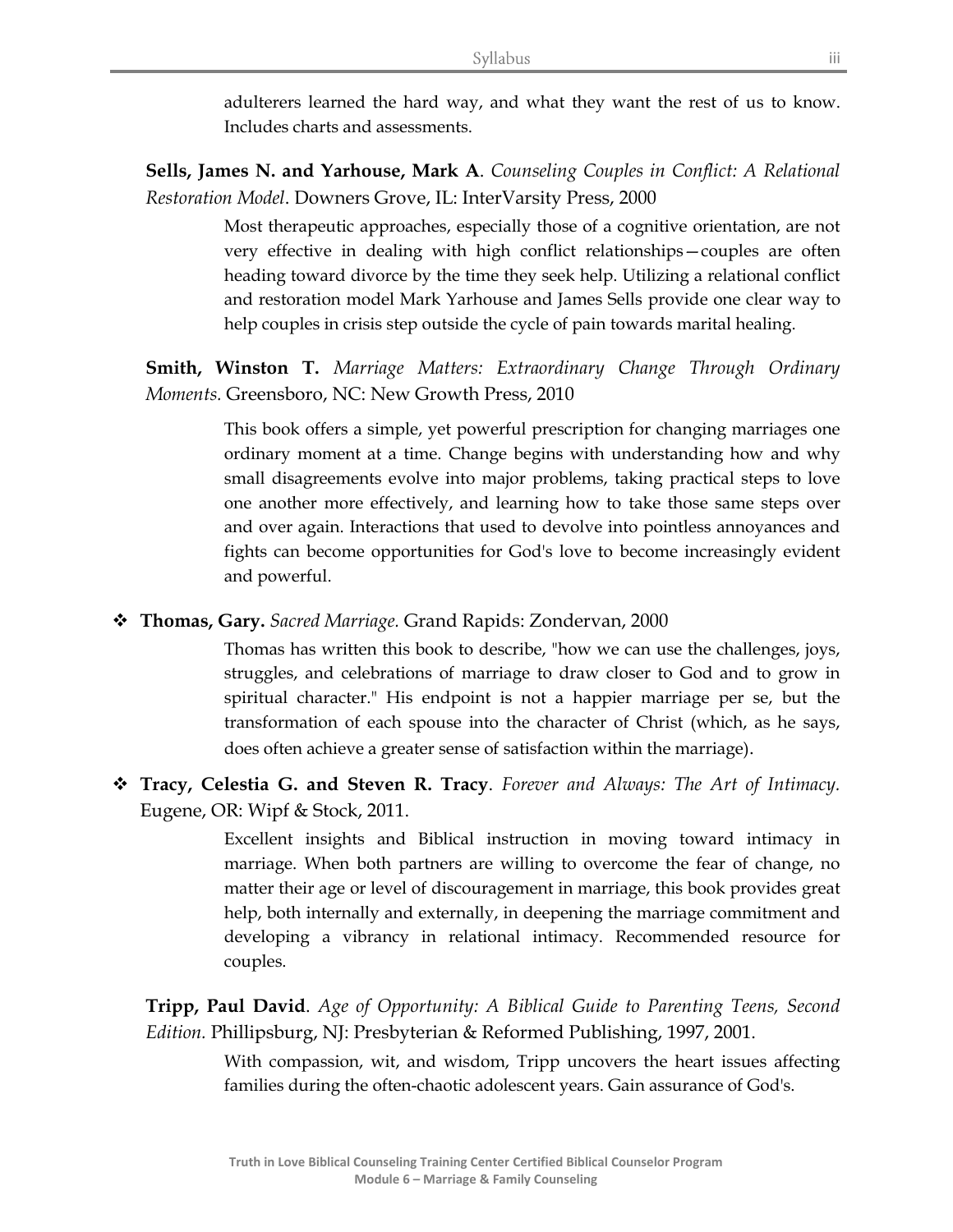❖ **\_\_\_\_\_\_\_\_\_\_\_\_\_\_\_\_\_\_\_\_\_\_\_.** *War of Words: Getting to the Heart of Your Communication Struggles*. Phillipsburg, NJ: Presbyterian & Reformed Publishing, 2000

> An important and biblical book about our words and our God. Few of us really think about the power, the blessing, the gift, the effect, and the danger of our words. This book will make you think before you speak. Until our hearts are completely purified by God in heaven, we must set strong guards at the gates of our mouths and fight daily battles to restrain the overflow of our sinful desires. Helpful insights and practical tools for this battle.

❖ **Tripp, Tedd and Margy Tripp**. *Instructing a Child's Heart.* Wapwallopen, PA: Shepherd Press, 2008.

> *Instructing a Child's Heart* is an essential companion resource to *Shepherding a Child's Heart*. The instruction that you provide for them not only informs their mind; it is directed to persuading their hearts of the wisdom and truthfulness of God's ways; to impress truth on the hearts of children, not to control or manage them; to point them to the greatest joy and happiness that they can experience delighting in God and the goodness of his ways.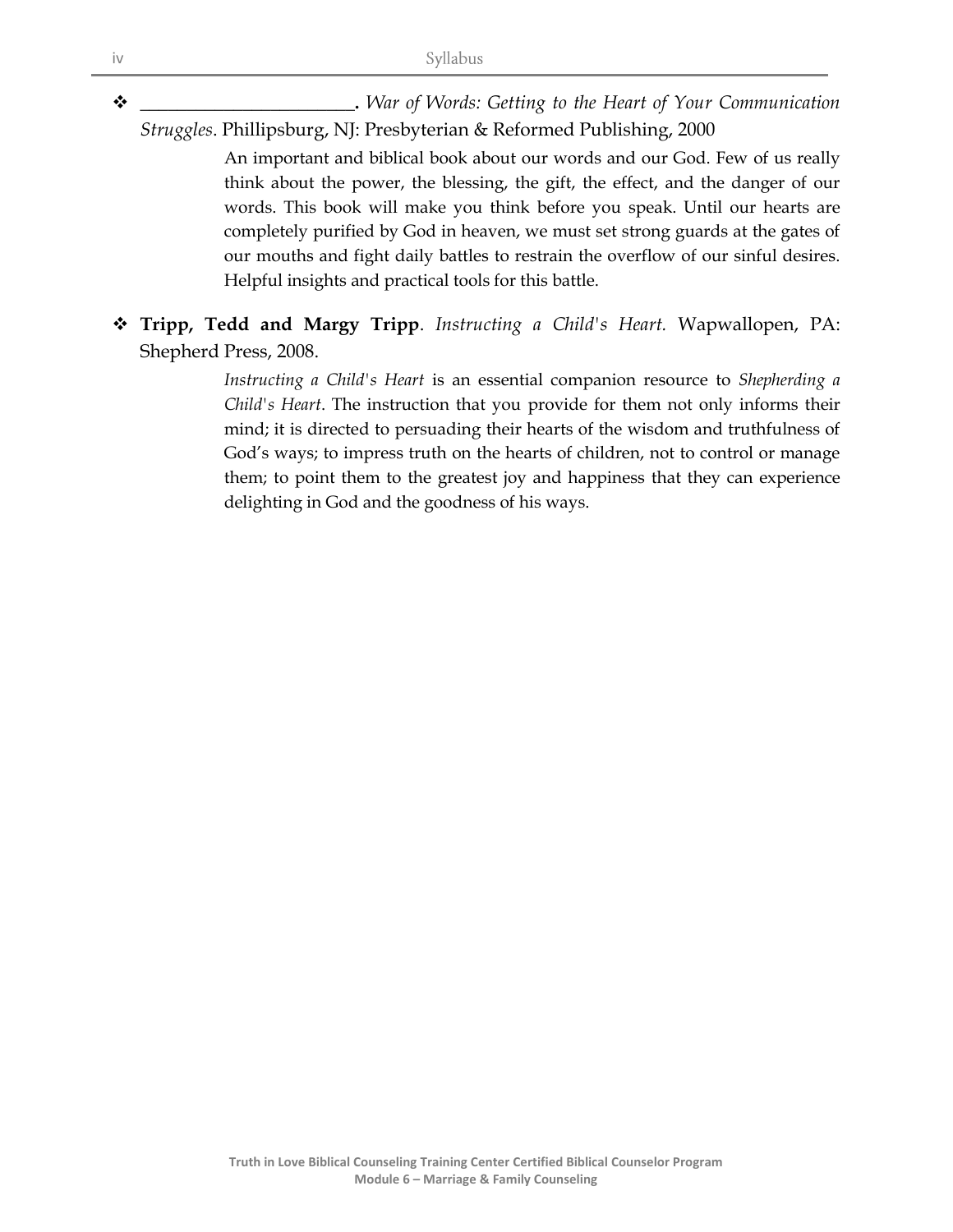### **COURSE REQUIREMENTS**

### *Summary of Requirements*

- Attend lectures
- Participate in weekly Discussion and Role Play activities
- Reading synopses
- Course application paper

### *Course Application Paper – Spiritual Genogram (50%)*

The genogram is an effective tool for mapping out relationship patterns and traits that might otherwise be missed in data gathering. Begin by mapping your family structure by drawing a three-generational genogram, including as much information as possible about family members. *Appendix 1* contains the information needed to complete this project.

### *Weekly Discussion Activities (25%)*

Each week, one or more Discussion Questions and/or Role Plays will be posited to the class. The goal is to elicit group interaction with the material.

#### *Reading Synopses (25%)*

A one- to two-page synopsis of both books on the Required Reading list, with a final personal assessment of the work as the conclusion of each synopsis.

#### *Assignments*

All assignments are to be submitted via Google Doc with an invitation to comment for the professor. For those who find writing and typing to be overburdensome, the professor may grant permission to submit assignments in video format instead of Google Docs. Extensions must be pre-approved prior to the relevant due date.

### *Honors*

**Honors Reading**: Read any Recommended Reading list item marked ❖. Submit a three- to five-page summary/analyses of the work.

**Honors Project**: Submit an original research paper on any approved topic. Topic must be taken from the lectures, the required reading, or the recommended reading.

### *Final Course-Grade Meanings*

A with Honors = You far exceeded expectations and completed an Honors Project or Reading.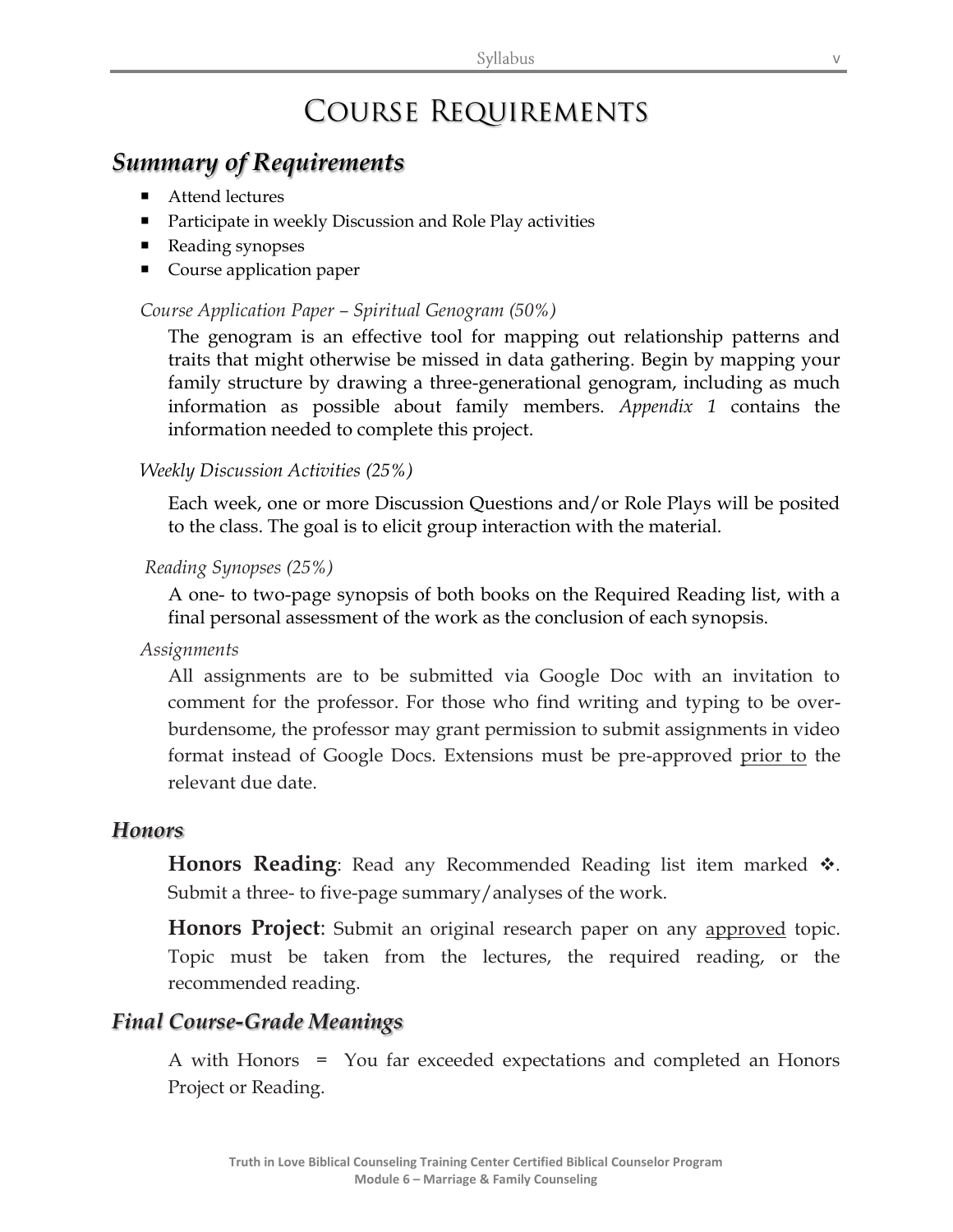$A =$  There were dimensions to your work that went above the requirements.

- $B = At VBI$ , a "B" means that you successfully fulfilled the requirements.
- $C = You$  missed some important facets of the material or the assignment.

### *Contact Information*

Truth in Love Biblical Counseling & Training Center CBC Program PO Box 5281 Vancouver, WA 98668 OFFICE: (530) 436-5441 ADMIN E-MAIL: Admin@TILBCC.com PROFESSOR EMAIL: pastorlamb@msn.com WEB SITE: TruthInLoveBiblicalTrainingCenter.com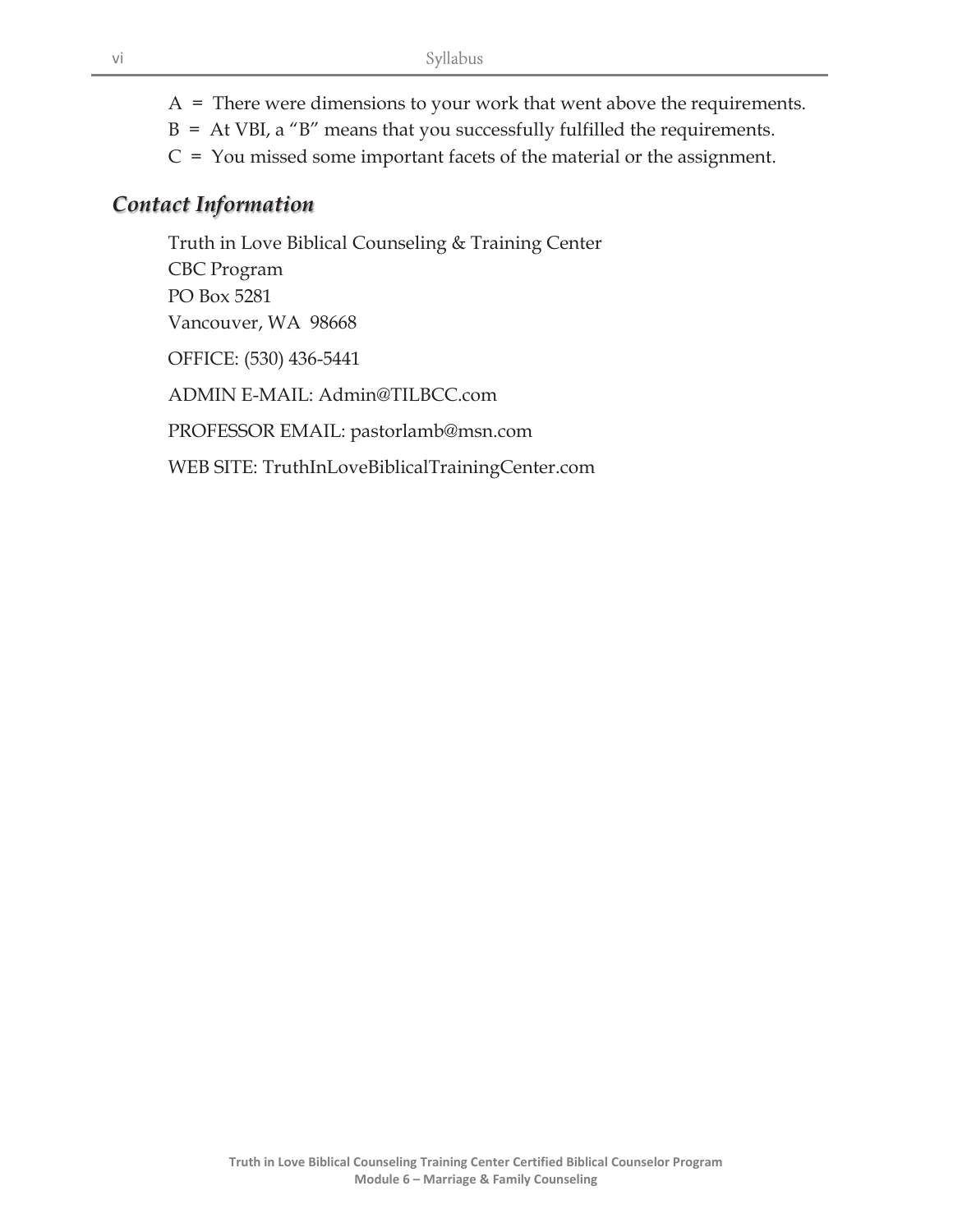### **COURSE OUTLINE**

### Session 1

- $\checkmark$  Introduction and Syllabus
- $\checkmark$  Nature and Purpose of the Family

### Session 2

- $\checkmark$  Biblical Foundations for Marriage
- $\checkmark$  Gender Matters

### Session 3

 $\checkmark$  Communication and Intimacy

### Session 4

 $\checkmark$  Dealing With Our History of Hurts

### Session 5

 $\checkmark$  Sexuality and Sexual Brokenness in Marriage

### Session 6

 $\checkmark$  Biblical Economics

### Session 7

 $\checkmark$  When Children Join the Family

### Session 8

 $\checkmark$  Blended Families

### Session 9

 $\checkmark$  Infertility, Traumatic Loss, and Disabilities

### Session 10

 $\checkmark$  Single-Parent Households

### Session 11

✓ Raising Troubled Children

### Session 12

 $\checkmark$  Premarital Counseling